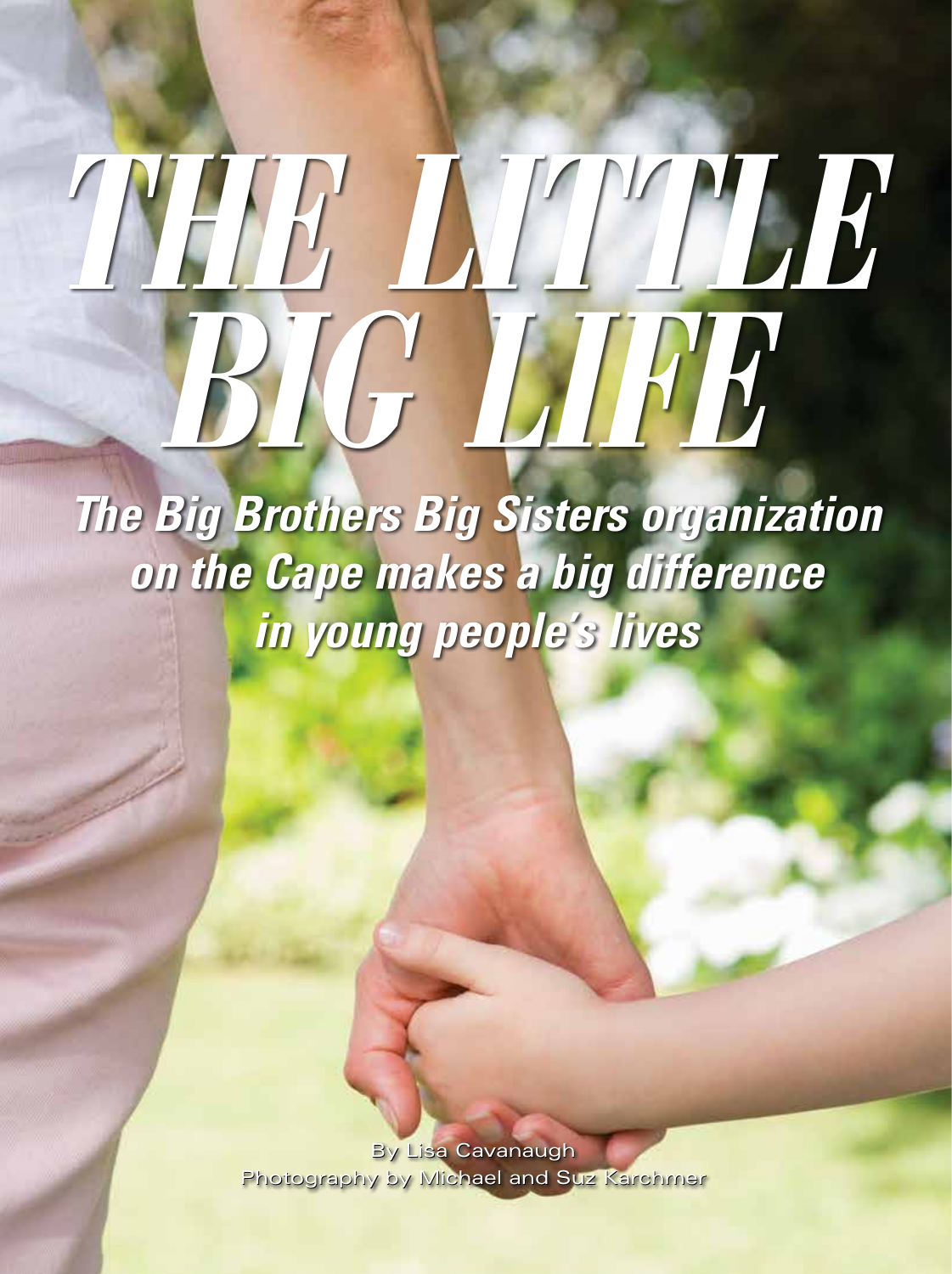*"No matter what adversity I faced, she never gave up on me."*



But the generous affection of a local woman rescued the troubled little girl. "Meeting Marilyn was the defining moment of my life," says Philbrook, referring to her "Big Sister," her mentoring match from Big Brothers Big Sisters of Cape Cod & the Islands. After her mother enrolled both Philbrook and her sister in the program, Philbrook and Marilyn Roche bonded immediately. They would meet up once a week to talk or go to the beach. "Simple stuff like that had a big impact," she recalls. Still, she was surprised when, after she admitted to Roche that she and her mom and sisters were living in the park, Roche was eager to visit.

"She said, 'Why don't I come join you for a campout? And I thought, Really? You want to sleep outside?" Philbrook still seems incredulous after all these years. "But she arrived with marshmallows, and chocolate and graham crackers and we built a campfire. So for that one night, it was OK. It was fun. She gave me that moment of dignity and it made all the difference."

That simple act of kindness is a wonderful example of what a "Big" can do for a child in crisis. Melanie Fenstermaker, development coordinator of BBBS of Cape Cod & the Islands,

has seen this kind of transformation many times. "The best stories we hear are those from former Littles who say that hands down, having a Big made an enormous impact on their success in life," says Fenstermaker. Philbrook went

on to graduate from high school ("often doing my homework at Roche's kitchen table"), earn her bachelor's degree at Westfield State University and to attend Villanova University School of Law before returning to the Cape. She is now a lawyer and the owner of Cape Cod Title and Escrow, P.C., in Barnstable, with offices also in Orleans and Falmouth. Philbrook, who has a family of her own, credits her relationship with Roche as the key to

her success. "No matter what adversity I faced, she never gave up on me," says Philbrook. "She was an amazing friend, and whenever I would doubt myself, I would close my eyes and say, 'I'm not alone; I have Marilyn.' "

"Kids can be not very nice." Angela Philbrook's voice waivers remembering the taunts she received decades ago as her school bus dropped her off at the entrance to Nickerson State Park. Philbrook's family was homeless and living in a tent for several months while she was going to elementary school in Brewster—one of nine she attended as a child. "They would call me 'jungle girl.' It was mortifying," she says.



"Meeting Marilyn was the defining moment of my life," says lawyer Angela Philbrook, pictured at her Orleans office. Philbrook wears a silver bracelet that was and remains her mantra today: "She believed she could, so she did."

PHOTOS COURTESY OF ANGELA PHILBROOK